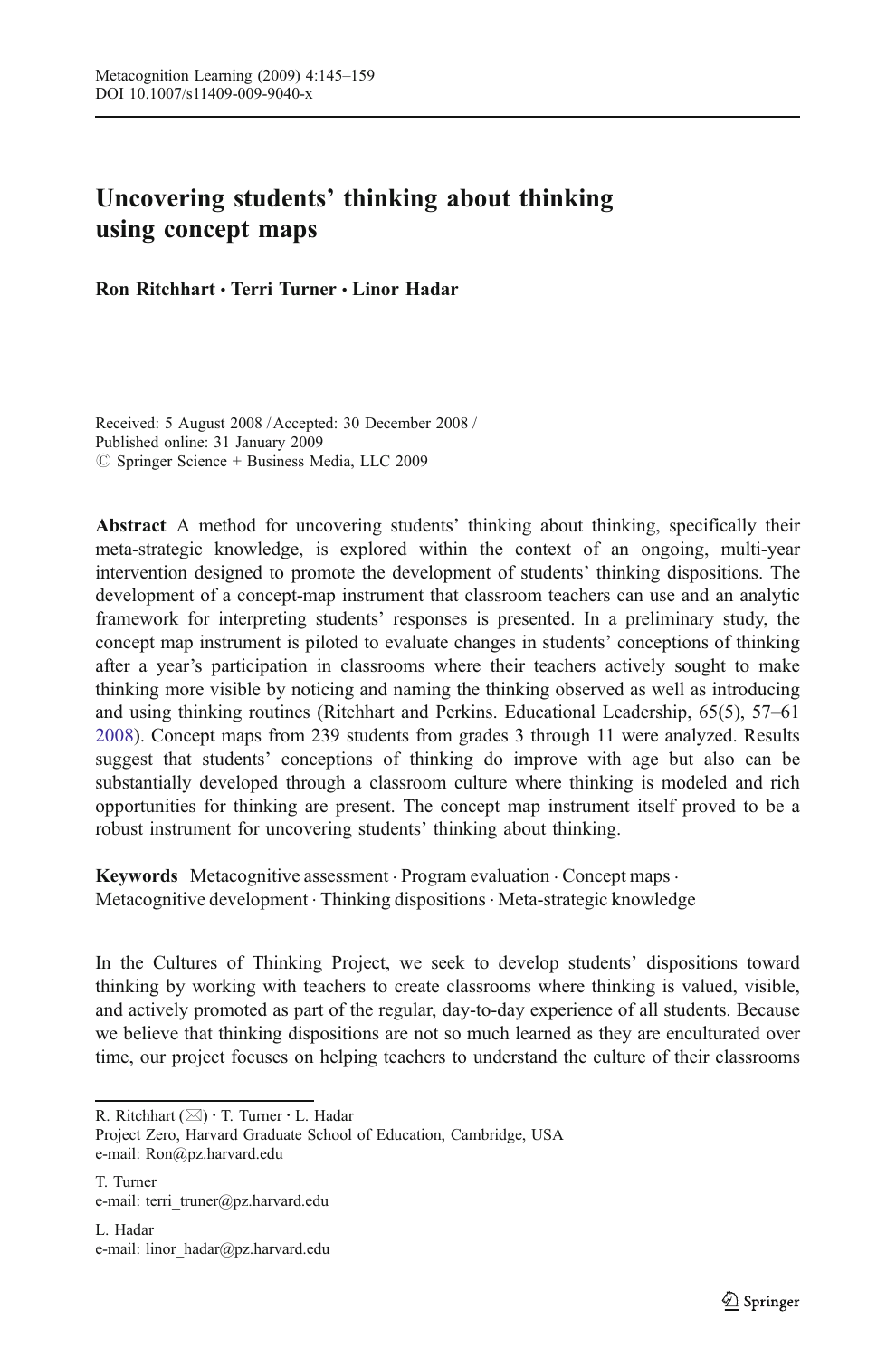and working with them to shape that culture in a way that supports students' development as thinkers. In practice, this means attending to a set of eight cultural forces (Ritchhart [2002\)](#page-14-0) we have identified as important shapers of group culture: 1) the physical environment of the classroom, 2) the use of language, 3) student and teacher interactions, 4) the allocation of time, 5) the creation of learning opportunities, 6) the use of structures and routines to scaffold and support thinking and learning, 7) the modeling of thinking, and 8) the setting of expectations for thinking. These forces can be found in any setting where learning is a component of the group's activity (Ritchhart [2007\)](#page-14-0). An exploration and understanding of these eight cultural forces provides both the conceptual and practical backbone for our work with teachers.

Our most recent work is centered in Australia in the form of a 5-year professional development project at Bialik College, a private Jewish day school in Melbourne. The Cultures of Thinking Project, under the patronage of Abe and Vera Dorevitch, involves teachers from kindergarten to grade twelve in ongoing professional learning communities focused on an exploration of thinking and classroom culture. Working in mixed grade and subject-area groups, teachers begin their learning by discussing and identifying the kinds of thinking dispositions they value as being integral to students' disciplinary understanding. Teachers then learn how to use "thinking routines," simple structures that help to scaffold and support students' thinking, and various documentation techniques that help to make students' thinking visible. Teachers' ongoing learning is supported through weekly meetings with colleagues to discuss student work and explore ways that students' thinking can be promoted. Our approach to professional development provides conceptual frameworks for understanding classroom culture (the eight cultural forces), instructional tools in the form of thinking routines (Palmer et al. [2005](#page-14-0); Ritchhart and Perkins [2008\)](#page-14-0), and protocols for discussing student work and classroom practice. However, we do not prescribe a set of practices to implement or a structured program to follow. Rather, teachers' integrate their learning about thinking and classroom culture into their teaching according to their own understanding and unique approach to teaching at their particular grade level and subject area.

In working with teachers to understand classroom culture and its role in supporting thinking, we seek to make classrooms cultures of thinking. In creating classrooms that are cultures of thinking, we in turn seek to develop students who are themselves more thoughtful, self-regulating, and self-initiating in their learning. Clearly, our approach is not a linear process of simple instructional inputs yielding a set of well-identified outcomes but rather an organic process that recognizes and honors the complexities of teaching, learning, and thinking. Nonetheless, we do see shifts in the culture of the classroom as well as changes in students as a result of our efforts (Ritchhart and Perkins [2008](#page-14-0)). As researchers, as well as professional developers, one of our goals has been to develop measures that can capture these changes. In this paper, we report on one such effort focused on identifying changes in student's conception of thinking over the first year of the project.

Specifically, we discuss the use of concept maps as a potential tool for uncovering students' thinking about thinking and explain the development of a coding scheme for making sense of such an individualized and open-ended measure. Applying this methodology, we then look at students' conceptions of thinking within the Cultures of Thinking project in order to examine developmental differences as well as measure changes in those conceptions as a result of immersion in the project. However, it should be noted that our goal in this paper is not to prove the effectiveness of our intervention, to do so would require a different type of study. Our intent is to show that concept maps can: 1) be an effective tool for capturing students' thinking about thinking, 2) reveal developmental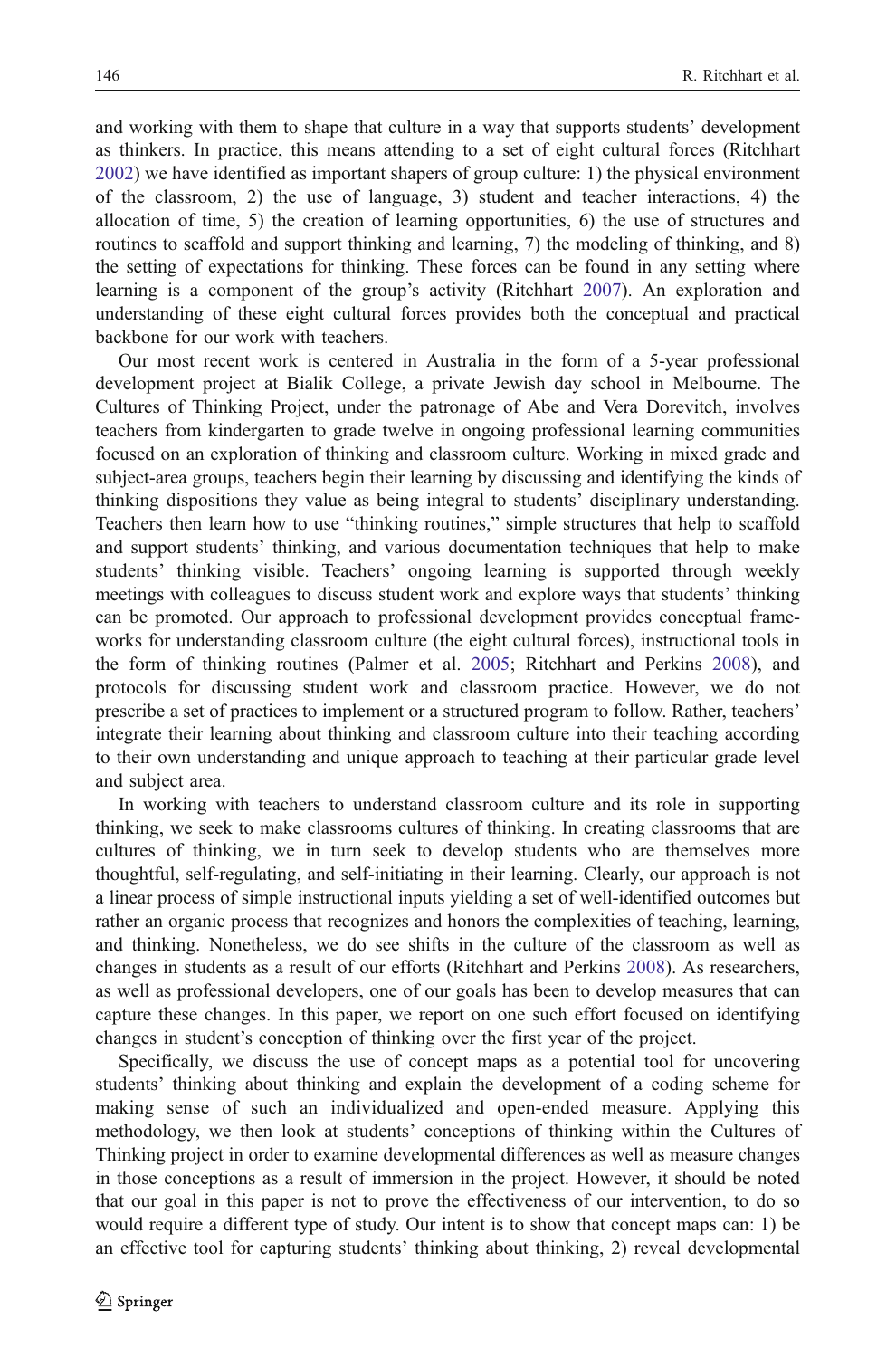differences, and 3) capture changes in students' conceptions over time. The implications and limitations of our findings for educators interested in promoting students thinking and metacognition are explored within this limited context.

#### Conceptions of thinking

As schools increasingly take on the mission of cultivating students' thinking dispositions and enculturating the habits of mind that can support life-long learning, the issue of how students construe thinking and their general metacognitive awareness comes to the fore. The important function of awareness in metacognition was highlighted by Biggs ([1987\)](#page-13-0) who stated, "To be properly metacognitive, then, students have to be realistically *aware* of their own cognitive resources in relation to the task demands, and then to plan, monitor, and control those resources" (p. 75). Biggs refers to this awareness of one's own learning processes and one's control over them as meta-learning, a subcomponent of metacognition. This view is reiterated by Baird [\(1990](#page-13-0)), who describes metacognition as "knowledge, awareness and control of one's learning" (p. 184). Drawing on this work, Case and Gunstone ([2006\)](#page-13-0) put forth "knowledge and awareness of learning" (p. 52) as the first stage in their four-part model of metacognitive development. While we believe that this focus on awareness is well placed, we would take issue with a focus on "learning" as the central tenant of metacognition. Although learning broadly construed is clearly central as a *product* of metacognition, we assert that metacognitive awareness must first and foremost be centered on thinking. It is the focus on the cognitive actions of learning that separates metacognitive development from other closely related constructs, such as, self-regulated learning, conceptions of learning, and approaches to learning. Furthermore, we belief learning is but one product of metacognition. Consequently, we belief metacognitive awareness is most productively characterized as the awareness of "the *thinking processes* that facilitate learning, problem-solving, decision making, and judgment."

Within the context of our study, then, we are interested in exploring students' explicit awareness of the process of thinking without limiting it solely to the realm of learning. Furthermore, we wanted to focus our attention on students' conceptions of what it means to think rather than their beliefs or theories about thinking or the purpose of thinking. Specifically, we were interested in uncovering students' awareness of thinking moves they might undertake that can facilitate their learning, problem solving, decision-making, and judgment. Zohar and Ben David ([2008\)](#page-14-0) refer to this as meta-strategic knowledge. Although this includes study skills and the recognition of memorization and knowledge retrieval strategies, it goes beyond them to look at students' awareness of thinking strategies that can build understanding. This would include such mental moves as looking at material from a different perspective, making connections with one's prior knowledge, generating alternative hypotheses, and so on.

Clearly, there is a wide range of thinking strategies students might employ in their learning, as well as in other domains. Although many possibilities exist for how such strategies might be classified, identifying strategies by their level of processing has a long history. Craik and Lockhart [\(1972](#page-13-0)) suggested that depth of processing effects recall and proposed a continuum ranging from the shallow to the deep to classify students' processing. Marton and Saljo ([1976\)](#page-14-0) use this same notion to classify the approach students use in processing text as either deep or surface. Biggs ([1987](#page-13-0)) builds on this work in proposing a framework for understanding students' motives and strategies for learning. Biggs proposes three levels: surface, deep, and achieving, with achieving being characterized as focusing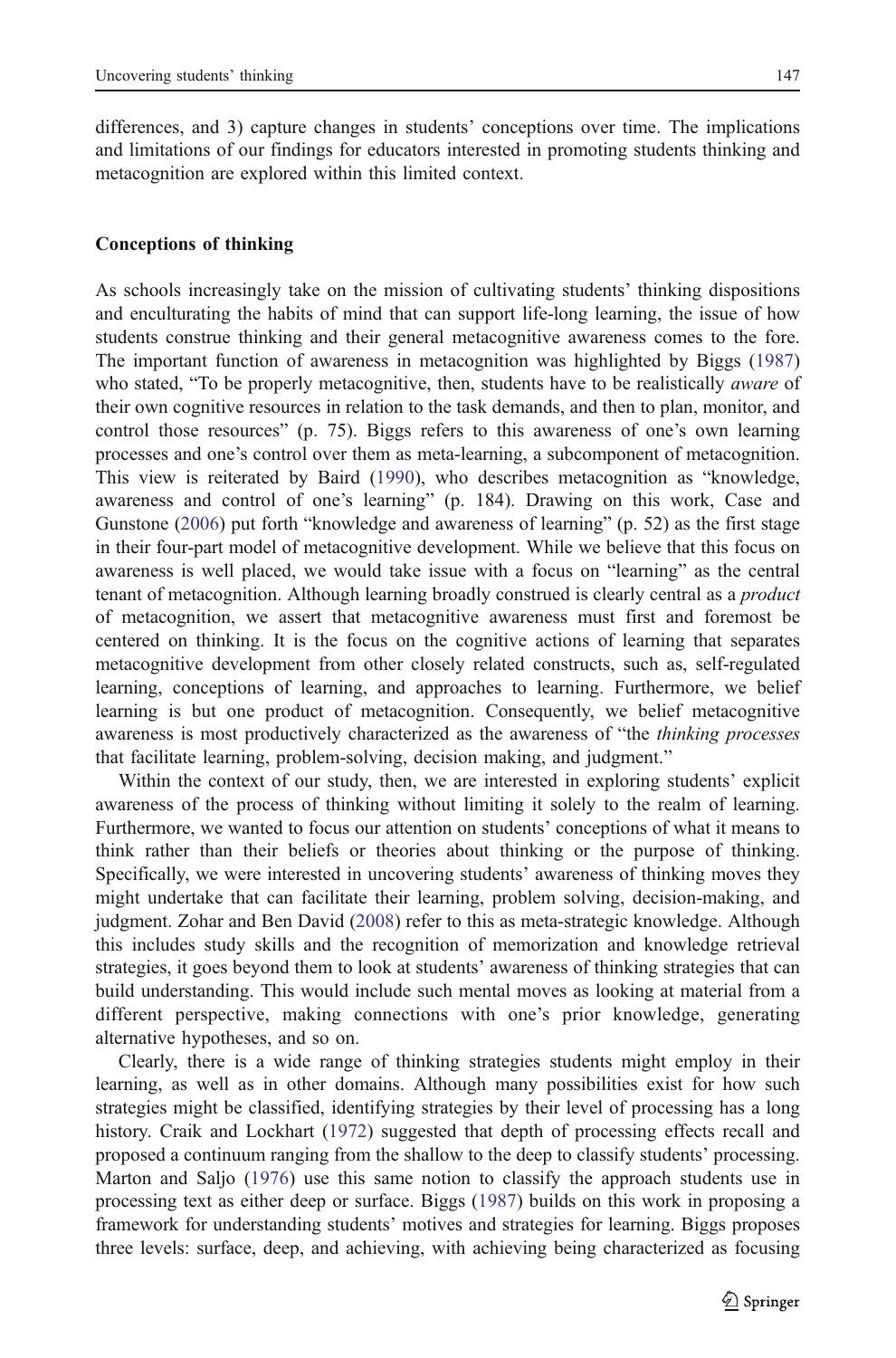on the behavior consistent with being a good student. Van Rossum and Schenk [\(1984](#page-14-0)) use different language to refer to similar constructs, calling surface-level strategies "reproductive" and those that build understanding and require greater depth in processing, "constructive." In our work with teachers, we have found the simple language of "surface" and "deep" thinking moves to be intuitively useful. Surface strategies focus on memory and knowledge gathering whereas deep strategies are those that help students to develop understanding.

Although changes in students' conceptions of thinking, or development of their metastrategic knowledge, are not the end goal of efforts to promote thinking or enhance metacognitive development, they can serve as one marker of students' development. Just as students' conceptions of learning are associated with their approaches to learning, we postulate that when students' conceptions of thinking are limited to knowledge retrieval and memorization strategies, then they may be more likely to try and adopt these kinds of strategies when their teacher asks them to "think." Studying teachers, Ritchhart ([2002\)](#page-14-0) found that teachers' conceptions of thinking shaped the way they tried to promote students' thinking. Teachers with well-elaborated conceptions of thinking comprised of specific thinking strategies were more able to support and scaffold thinking in their students than were those teachers having more general and global conceptions. Like Biggs ([1987](#page-13-0)), we see a connection between students' meta-strategic knowledge and students' ability to engage, control, and monitor those strategies. Although, we do not assume that merely increasing students' meta-strategic knowledge will cause students to think differently, we do believe that nurturing the development of students' thinking dispositions, which would include metacognition, is informed by teachers becoming more aware of students' conceptions of thinking. But, how do we uncover students' thinking about thinking? How do we unearth their conceptions of what thinking is and the mental moves it encompasses? How do we do this in an open way that captures individual responses and growth over time rather than constraining students' responses to a pre-determined set of categories?

#### Concept maps as tools for making thinking visible

In trying to uncover students' thinking about thinking, we wanted to find a measurement tool that was non-threatening, open-ended enough to allow for rich and detailed responses, and manageable for teachers to administer. Since this task would be one of the first done in classrooms participating in the project, we had further goals. Specifically, we wanted the probe into students' thinking to: 1) feel authentic to the classroom and not a test or exercise done for outsiders, 2) be an opening for discussion of thinking with students, 3) not feel like a test with right or wrong answers, 4) be relatively transparent so that teachers would come to see themselves as researchers into their students' thinking. With these goals in mind, we pursued concept maps as a tool for making students' thinking about thinking visible.

Concept maps are a graphic organizing technique designed to help learners explore their knowledge or understanding of topics that are highly elusive and mystifying (Novak and Gowin [1984](#page-14-0)). In this sense, concept maps act as metacognitive tools used to illuminate one's thinking. Early uses of concept mapping was largely in the context of science classrooms while more recent uses have broadened to explore the nature of learning in a variety disciplines and contexts (Kinchin and Hay [2007\)](#page-14-0).

Concept mapping is largely credited to Joseph Novak (Novak [1998;](#page-14-0) Novak and Gowin [1984\)](#page-14-0). Novak's original rules of concept mapping are quite straight forward: the learner first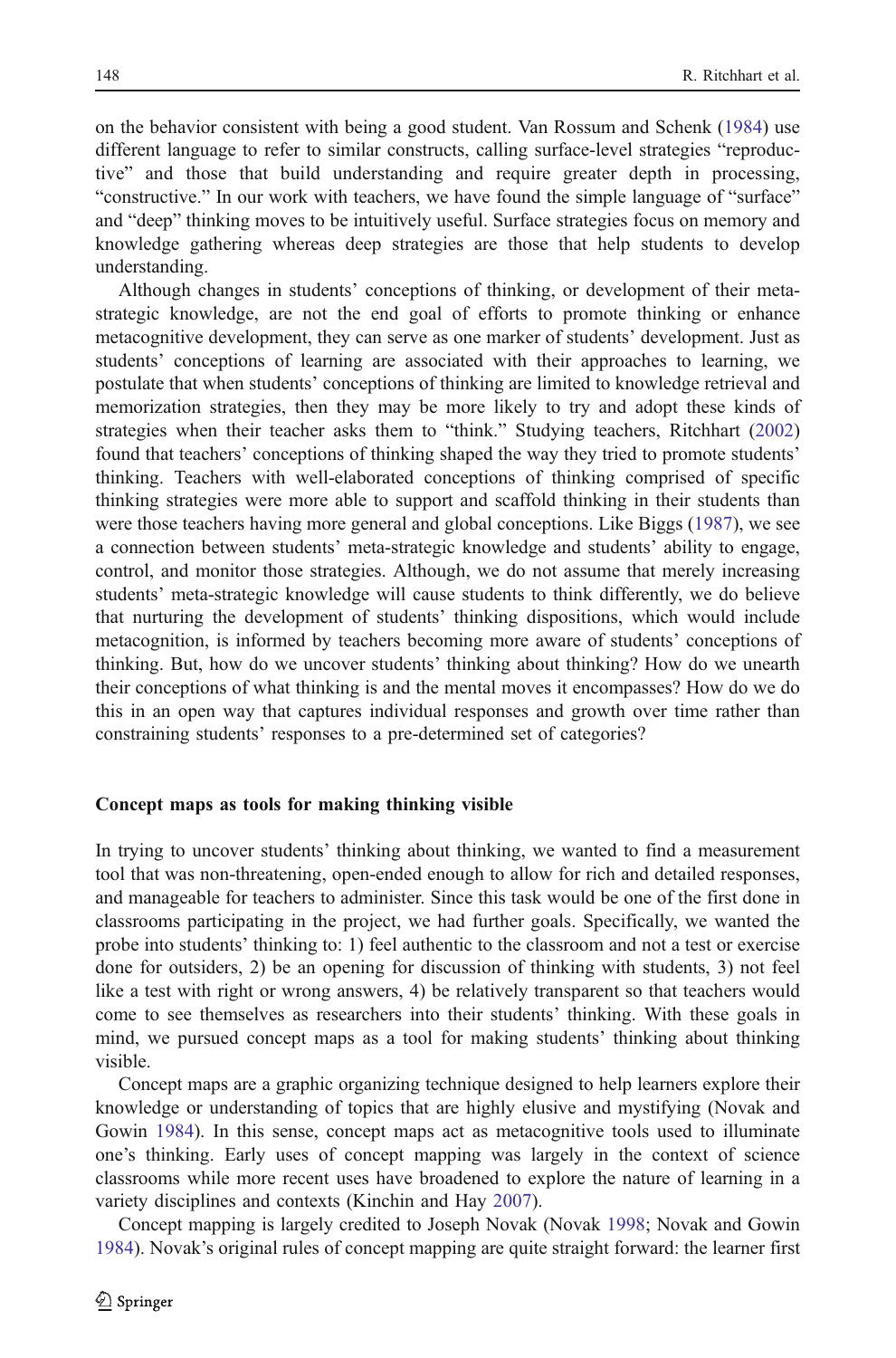writes her ideas in text boxes that are arranged hierarchically on a page; the learner then links these concepts with arrows pointing in explicit directions to convey meaning between concepts; lastly, concepts are listed only once but the learner can make multiple links between concepts (Hay and Kinchin [2006](#page-14-0)). Researchers have noted the various benefits that this approach yields, including: classroom shifts in the epistemological authority from the teacher to the student, less emphasis on right and wrong answers, creation of visual entry points for learners of varying abilities, and reduction of cognitive load to support learning (Fisher et al. [2000](#page-14-0); O'Donell et al. [2002](#page-14-0); Roth and Roychoudhury [1993\)](#page-14-0). With its emphasis on actively engaging learners in depicting the conceptual relationships they perceive, concept mapping is considered to be consistent with constructivist epistemology (Edmondson [2000\)](#page-14-0).

In classrooms, the practice of concept mapping can vary widely in terms of rules, structure, purpose, and how they are evaluated. In some cases, they are little more than lists arranged in a circle. In other instances, they reveal the interrelationship among ideas. In whatever way they are used, concept maps offer a structure on which to hang one's ideas, even if those ideas are not yet clearly fleshed out, or perhaps cannot yet be fully articulated or performed in action. Furthermore, concept mapping can range from very simple to complex, which makes it useable by a wide range of learners.

Due to their familiarity, accessibility, and flexibility, we felt that concept maps had the potential to be useful tools for teachers to initially uncover students' conceptions of thinking and begin a discussion of thinking. Owing to their potential for uncovering nascent ideas and to reveal interrelationships and connections, we felt that concept maps could be useful tools for us as researchers to uncover students' conceptions of thinking and chart their development over time. However, because of the widely divergent ideas on how to construct concept maps among both students and teachers, we needed to develop a standardized method for creating concept maps that all teachers and students in the project could easily use and that would provide consistency across grade levels and subject areas. For our purposes, we chose a free-range style of concept mapping (Adamcyzk et al. [1994\)](#page-13-0) that we explain further in the instruments section below.

## Method

#### Participants

Participants in this study included 239 students from Bialik College, a Jewish day school in Melbourne, Australia. Of these students, 39% were girls and 61% were boys, 177 were from the elementary division in Grades 3–6, and 62 were from the secondary division in Grades 7–11. The relatively smaller number of secondary students reflects both the proportionately smaller number of secondary teachers participating in the project at the time and the fact that some secondary teachers felt they could not give over class time to participate in the concept map activity.

All students were in classrooms of teachers actively involved in the Cultures of Thinking Project. As participants in the project, each of these teachers participated in a professional colleague group with seven other teachers over the course of the school year. The groups met once a week for a semester to: a) explore the role of the eight culture forces (mentioned in this paper's introduction) in shaping classrooms' culture, b) look collectively at student work for evidence of thinking, and c) explore the use of thinking routines as structures for promoting thinking (Ritchhart and Perkins [2008](#page-14-0)). The second semester, the teacher groups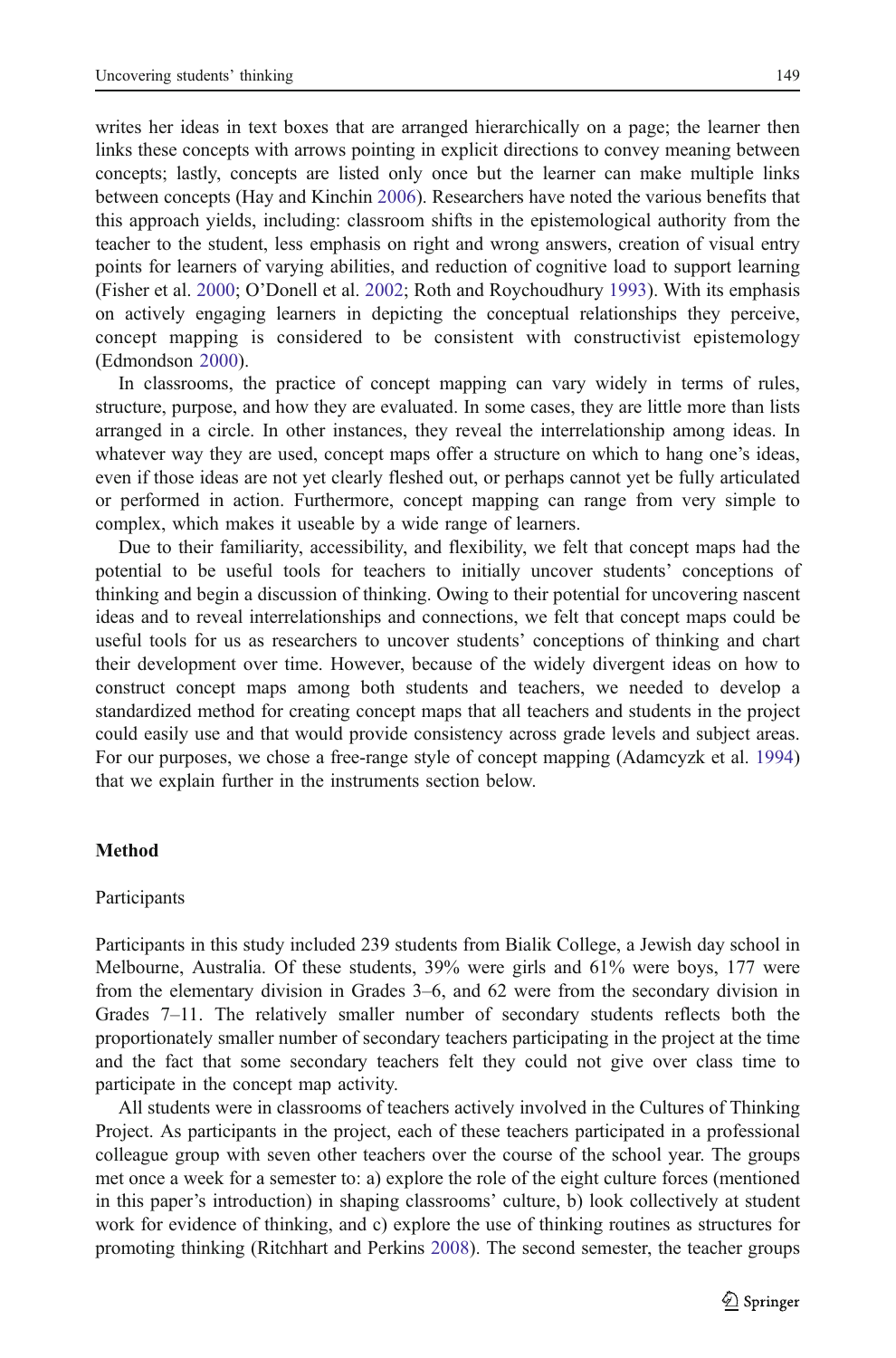met twice montly to engage in personalized action research projects aimed at understanding how classroom culture influenced students' thinking.

Students participated in the creation of concept maps as part of their regular classrooms and under the direction of their teachers at both the beginning (February) and end (November) of the school year. Thus, there was a 9-month interval between students' first (pre-test) and second (post-test) concept maps. During this time, teachers participated in their professional learning groups to discuss student thinking and explore the cultural forces. It should be noted that, by design, each teacher's application of the ideas behind building a culture of thinking was unique and the student participants did not receive any standardized treatment; rather they were merely students in the classrooms of teachers who were striving to make thinking valued, visible and actively promoted in the classroom.

We did not establish a control group in our initial pilot of the concept map measure. An in-school control would have been politically untenable as our efforts were meant to be school wide. Furthermore, we actively promoted teacher sharing with colleagues beyond their professional groups. Because of the uniqueness of the student population, a matched sample would have been difficult to obtain. To deal with the lack of a control for evaluating potential changes in students' conceptions of thinking, we planned to identifying a developmental trajectory for students within our sample based on their pre-test concept maps and to use this trajectory for our baseline of comparison. To the extent that students' performance on the post-test concept maps exceed what would be expected based on developmental trends observed in the pre-test concept maps, we have a partial indicator of the effects of the project. Of course, this is not as strong an indicator of program effects as a control group would provide. However, it is important to keep in mind that our primary goal, which we report on here, was to develop and test an instrument with the potential to capture students' developing conceptions of thinking rather than to evaluate our project. Once such a measure is established, it is our hope that it can then be applied more rigorously in measuring program effects, both our own and that of others.

#### Instrument

As previously discussed, we chose to use concept maps as our tool for uncovering students' thinking about thinking for the potential they afforded the teachers for instruction and investigation of thinking as well as the rich data it was likely to provide us as researchers. An important first step in using concept mapping as a measurement instrument was to refine the concept map prompt. We decided to use a prompt that was purposely general in an attempt to support and not inhibit students' responses. The prompt asked students: "What is thinking? When you tell someone you are thinking, what kind of things might actually be going on in your head?" Two examples were given: "making a mental picture of things" and "comparing one thing with another." The term "thinking" was written in the middle of the page and students were asked to record their ideas about thinking. We specifically chose the phrasing, "What is going on in your head?" as opposed to, "What are you doing?" to focus students on cognitive actions rather than physical ones. We chose two specific examples that likely would be familiar to students in order to further promote a focus on cognitive acts.

In trial runs of this prompt, we noticed that the open-ended prompt still left room for interpretation and for students to respond in different ways. For example, many students still responded with physical actions as part of their map and others asked their own questions about thinking. Other responses seemed to answer different types of questions,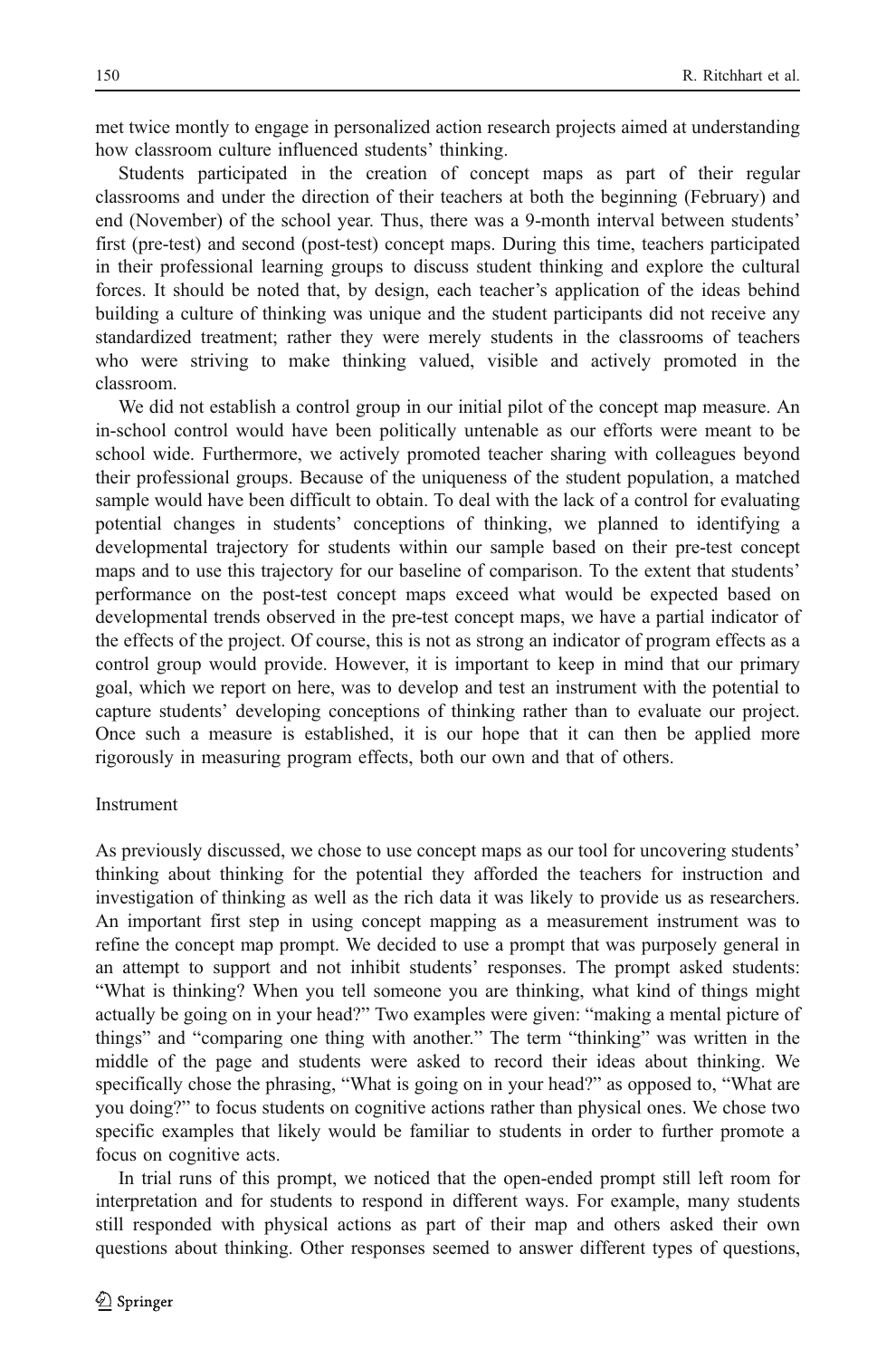<span id="page-6-0"></span>such as, where do you think? Students' choices about what implicit questions about thinking they asked and answered in writing their maps largely defined the final categories in our analytic schema.

To elicit the highest-level response we could from students, we provided three further prompts that would encourage additional thinking about thinking and possibly induce new thoughts about thinking that were not as close to the surface as their initial responses. These prompts were: 1) Think of a time when it was difficult or hard for you to think. What kinds of things did you do then? 2) Think about times when you knew you were doing some good thinking. What were you doing then? 3) Think of someone you consider to be a good thinker. What kinds of things does this person do that makes him or her a good thinker? These prompts were given to students individually once they indicated they had run out of ideas to put down on their maps.

In administering the instrument, teachers were given a protocol to follow (see Appendix). This protocol led students through a whole-class experience of making a concept map so that all classes would have the same expectations of a concept map. The example asked students to brainstorm ideas about a topic. "Holiday" was chosen since this was just after the summer holiday and the word, as used by Australians, can be very action oriented, have personal as well as global meaning, and can be literal as well as affective in nature. The mapping focused on the collective brainstorming of ideas as the teacher placed the ideas on the maps and made connections as they occurred. Thus, students saw the openended and free form nature of mapping as well as models of the connection between ideas and the use of one thought to stimulate another. Figure 1 gives an example of a Grade 5 student's concept map. Figure [2](#page-7-0) provides an example of a Grade 9 students' concept map.

#### Coding the concept maps

A team of six researchers worked with an initial set of 172 "pre-test" concept maps from students in grades three to eleven. Since there were no existing analytic scoring schemes available, we employed an inductive coding approach (Strauss and Corbin [1998](#page-14-0)). This

What is thinking? When you tell someone you are thinking, what kinds of things might actually be going on in your head? For instance, you might be making a mental picture of things, or you might be comparing one thing with another. What other things might be going on in your head when you are thinking? Make a map of your ideas.



Fig. 1 Female, Grade 5 student's concept map of thinking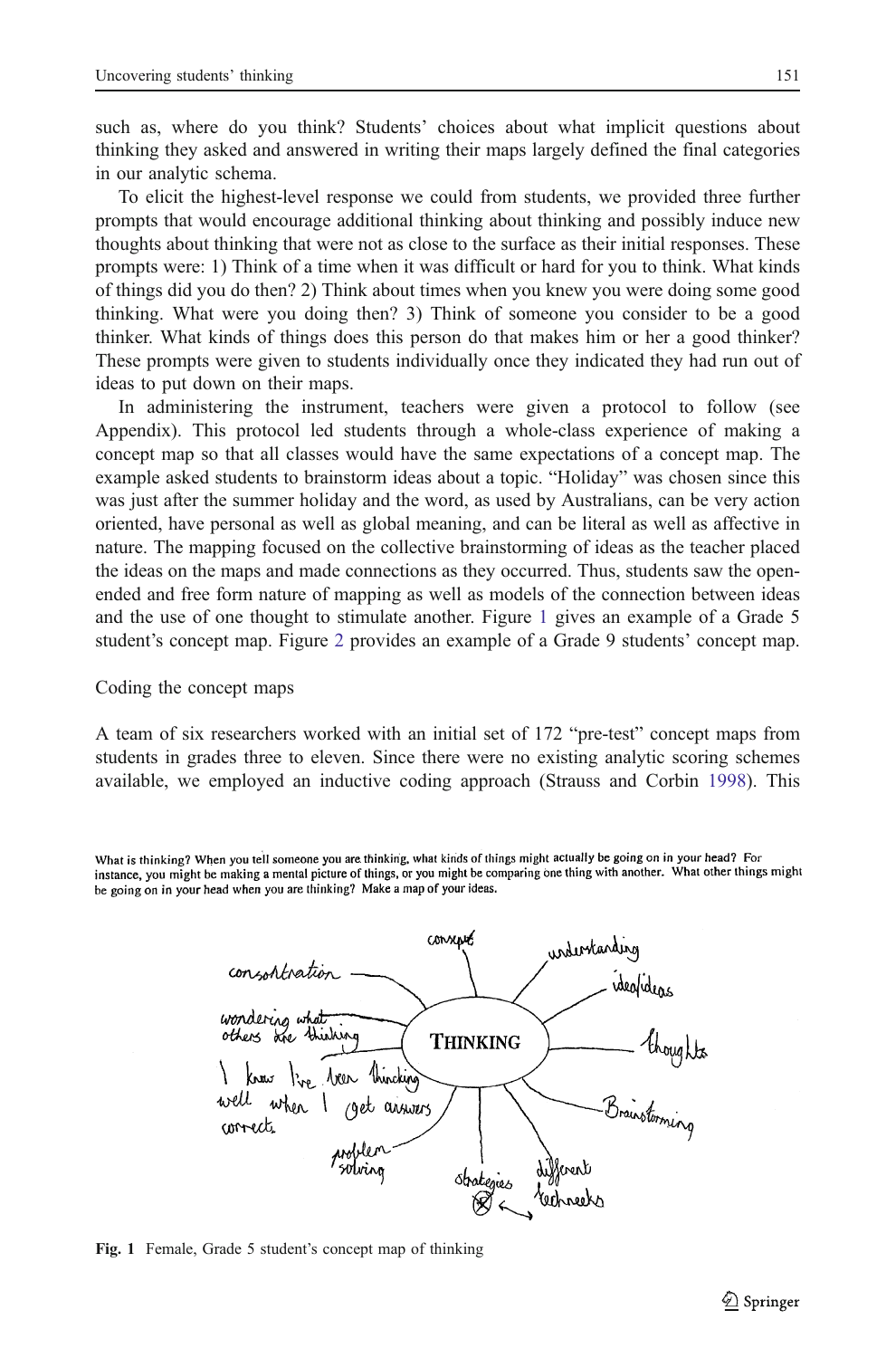<span id="page-7-0"></span>What is thinking? When you tell someone you are thinking, what kinds of things might actually be going on in your head? For intervention model of the control of the community, which the solid might actually be going on in your nead? For<br>instance, you might be making a mental picture of things, or you might be comparing one thing with another. W be going on in your head when you are thinking? Make a map of your ideas.



Fig. 2 Male, Grade 9 students' concept map of thinking

allowed us to best represent all of the data from the maps, as well as to articulate a new frame for understanding students' conceptions of thinking.

We began by individually identifying "types of responses" in a common set of twenty concept maps and then came together to compare notes and agree upon a list of preliminary categories of responses. A second set of twenty maps was then reviewed to determine the usefulness of these categories and to look for the emergence of any new kinds of responses. Throughout these iterative reviews, we noticed that the open-ended concept map prompt left room for students to offer different types of responses. While most all responses were related to thinking, it was as if students were implicitly asking themselves, and responding to, a variety of questions about thinking such as: When and where do I think? How do I feel when I am thinking? How to I prompt myself to think? Students' choices about what implicit questions about thinking they asked and answered in writing their maps helped define the emerging types of responses. After three iterations of our review process we identified ten categories of responses and grouped them into four main response types: Associative, Emotional, Strategic and Meta.

Associative Responses. In our first round of analysis, we immediately noticed many comments that seemed to be associated with thinking but not descriptive of the actual act of thinking. Comments such as "in math class", "when I'm traveling" and "what will happen next" spoke to the when or where of thinking, as well as what I am thinking about. These comments did not describe actual thinking processes or the nature of thinking but rather actual people, places and things. Other associative remarks included very general comments about what I think with, or how I think, such as: "thoughts in my mind" or "brainwaves". Three categories of responses comprised this Associative set of responses: Events/ Occasions for Thinking (e.g., "in maths class"), Objects of Thought (e.g., "my friends"), and General Observations and Connections to Thinking (e.g., "my brain").

Emotional Responses. The number of comments revealing an affective connection to thinking struck us. Students included affective words such as: "unsure", "joy", and "hard when there is time pressure." We suspected early on that a category of emotions was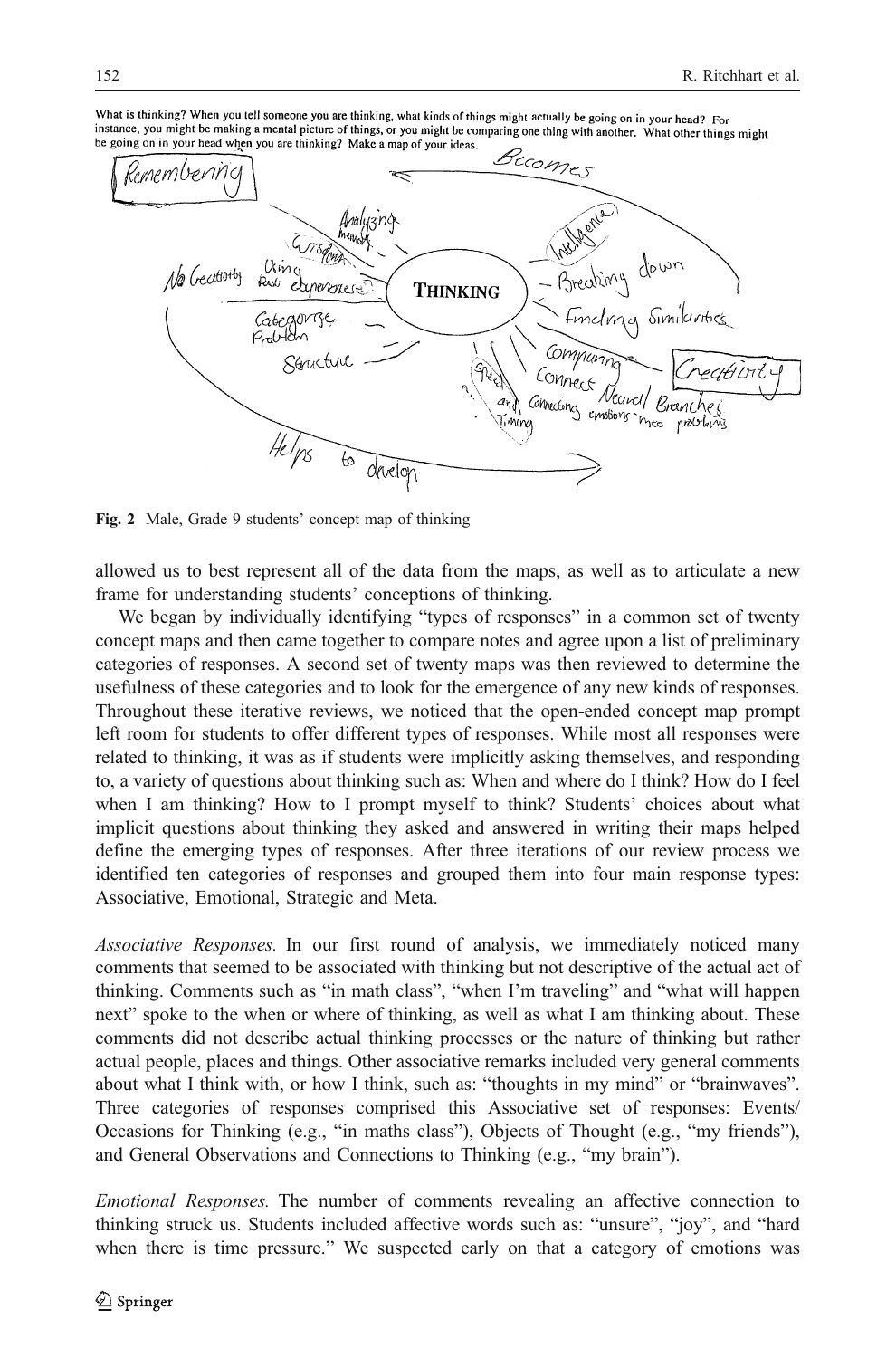emerging but clearly it was not reasonable to code comments such as "nervous" and "exploring emotions and feelings linked to the task" as being the same. We devised codes for two distinct categories of emotional responses: Reactive Emotions, that is, those initial responses to calls for thinking such as being "scared" or "unsure," and Cognitive Emotions (Scheffler [1991](#page-14-0)), that is, those emotions that arise as a result of thinking such as, "being excited that I solved it" or "confusion as a result of trying to solve the problem."

Strategic Responses. A clear set of responses that emerged from analyzing students' maps related to the concept of strategies. These comments stood apart from the other types of categories in that they mention either a specific or general action one takes when engaging in thinking processes. These were the kind of responses we were targeting in our probe of thinking as they helped us to see what strategies for thinking students were familiar with in their own thinking and, thus, most likely to apply. This set of responses mapped on to deep/ constructive and surface/reproductive approaches to learning.

We noticed four categories into which students' responses might be grouped: 1) Memory and Knowledge-Based Strategies. These related to surface learning and focus on storage and retrieval of information, such as, "look in books" or "practice it over and over again." 2) General and Non-Specific Strategies. These can relate to either surface or deep learning, but they stood out as a category due to their very general nature. Items in this category often sounded good, but did not reflect specific actions one could take. For example, "think logically" is clearly related to thinking but it is ambiguous in terms of its actions when coming from a fifth grader. So too items like: "problem solve," "metacognition," or "understand." 3) Self-Regulation and Motivation Strategies. This category of responses reflected students' understanding that thinking needs to be motivated and managed, and included responses such as, "clear your mind of all other worries" and "tell myself I can do it." 4) Specific Thinking Strategies and Processes. This category relates to deep or constructive approaches to learning that are about making meaning, building understanding, solving problems, and making decisions. These included such responses as: "consider different perspectives" or "expand on other questions that may arise from the previous one."

Meta Responses. Lastly, there were a few responses on students' concept maps that spoke to a greater awareness of the nature of thinking. Rather than specifying an action, these comments focused on epistemology, the nature of understanding, and conceptualizations of building knowledge. This Meta type of response included comments such as: "There is always more to learn," "You can't ever fully understand something," and "Remembering helps to develop creativity." Although we did not attempt to solicit these kinds of responses, some students provided them on their own.

These ten categories of responses grouped across four main types provided the coding schema for the research team. Since the maps were so varied in format and clarity, we also created guidelines to help align researchers in coding. For example, some maps had very clear lines and arrows showing the students' understanding about how their ideas were linked (see Fig. [2](#page-7-0)), others had lists of ideas with inferred connectedness, while others had many oneword responses with no clear juxtaposition (see Fig. [1\)](#page-6-0). The guidelines helped us to determine when to count an item as a single response or as a multiple response. For instance, we decided not to count a 'label' or top-level category that is elaborated but to count each new elaboration as a response. Therefore, if the item on the map was "Formulate: formulate ideas, formulate opinions," it was counted as two responses, not three.

Once our guidelines and schema were finalized, we scored all of the maps and reached an inter-rater reliability of at least 80%. With reliability established we divided the maps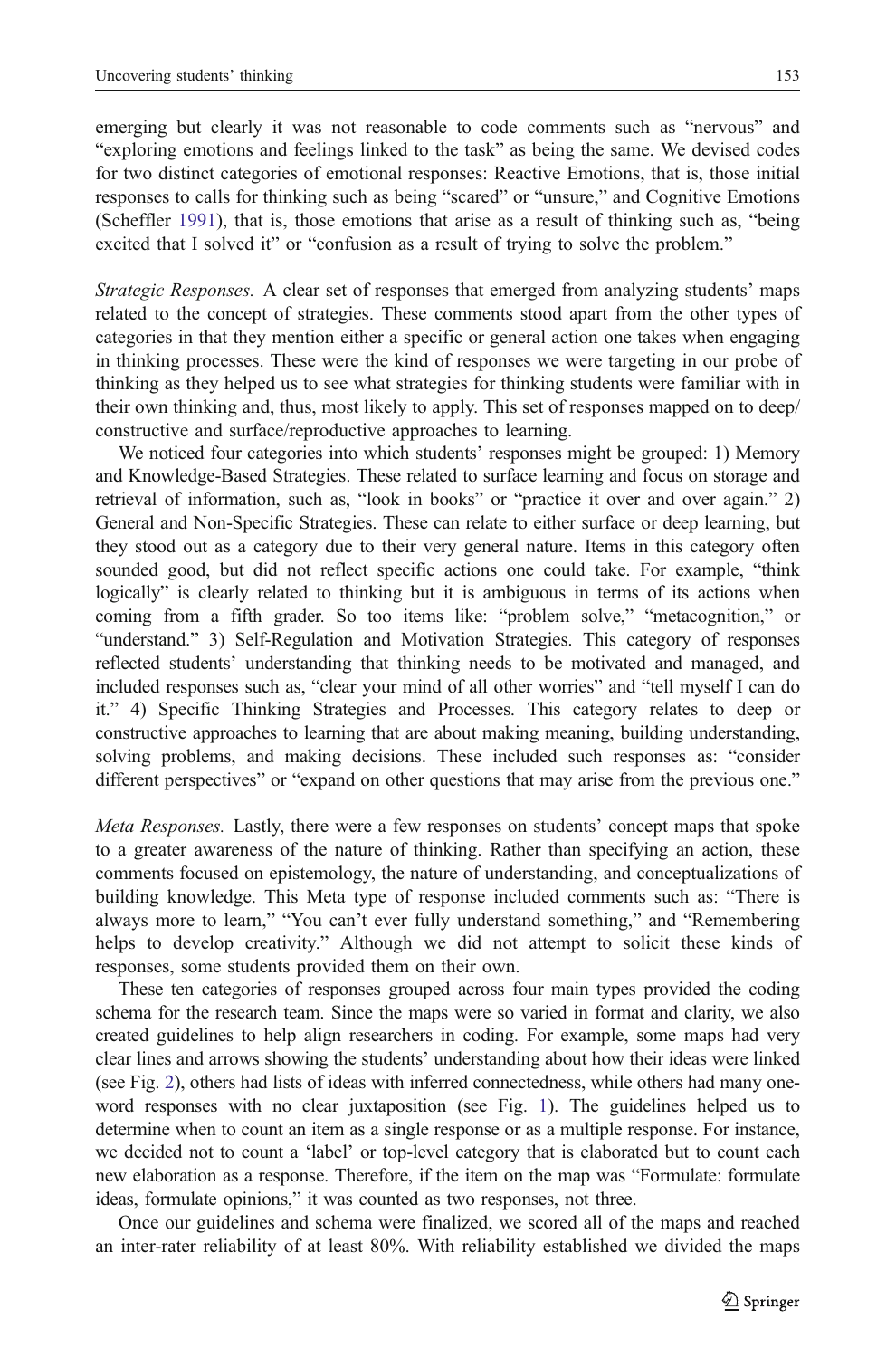among the six researchers and scored the entire set. For our post-test maps we reconfirmed reliability and once a minimum of 80% reliability across the set of all scorers was established, we divided the maps among the researchers and coded all of the post-test maps.

#### Analysis

We examined the students' maps via two modes of inquiry. First, each map received a "score" that represents the total number of comments per category of response. These were summed in order to create scores for the four types of responses: Associative, Emotional, Strategic, and Meta. An additional variable that summed the total number of responses per grade was also created for both the pre and post-test concept maps. As the percentages were created, we wanted to see the distribution of responses for the whole population as a "snap shot" of the maps. Hence for each category we computed the percentage of total responses for each grade level, for pre-test and post-test separately. That is, all pre-test responses across all categories for each grade were counted. The percent of responses for each of the four sets of responses was also calculated. For example, the total number of responses for the Associative set of responses for each grade level divided by the total number of responses for that level.

Secondly, a "Sophistication" score was computed for each student's concept map. Each response type was assigned a weighted numeric value. Associative, Emotion, and Meta responses were awarded 0 points. Although informative of students' understanding of thinking, these did not reveal the mental moves of thinking that students had at their disposal. For this, we had to focus on the responses that fell in the Strategic set. Within this set of responses: Knowledge-Based and General Strategies, which were reflective of surface learning or were non-actionable in nature, were given one point. Self-Regulation and Motivation Strategies were given two points, as these strategies are important for activating and sustaining thinking, whether deep or surface. Thinking Strategies, which reflected deep learning, were given three points. Points were summed so that a high score equated to a "more sophisticated map". Under this scheme, a student with a well-developed set of strategies for surface learning was rewarded for the number of specific strategies he or she was able to generate but not as much as a student who was able to generate a more modest amount of deep strategies. Thus, our sophistication score rewarded deep thinking over surface thinking, as this has been associated with more advanced development (Marton et al. [1993](#page-14-0)).

For our analysis, we grouped students into three groups according to curriculum and developmental differences. These were Grades 3 and 4, Grades 5 and 6, and Grades 7–11, which encompassed the secondary school. These groupings allowed us to create larger data sets for analysis since in some cases only a single class of students completed the maps in the secondary school. We used chi square tests when analyzing developmental and pre-post differences for percents of responses. We used ANOVA and regression models when analyzing concept maps sophistication score.

## **Results**

Developmental differences

Table [1](#page-10-0) displays developmental differences on students' initial concept maps. Younger students' maps (grades 3–4) predominately focus on what they think about, when they think, and other general responses (Associative=71.51%). As students mature, the number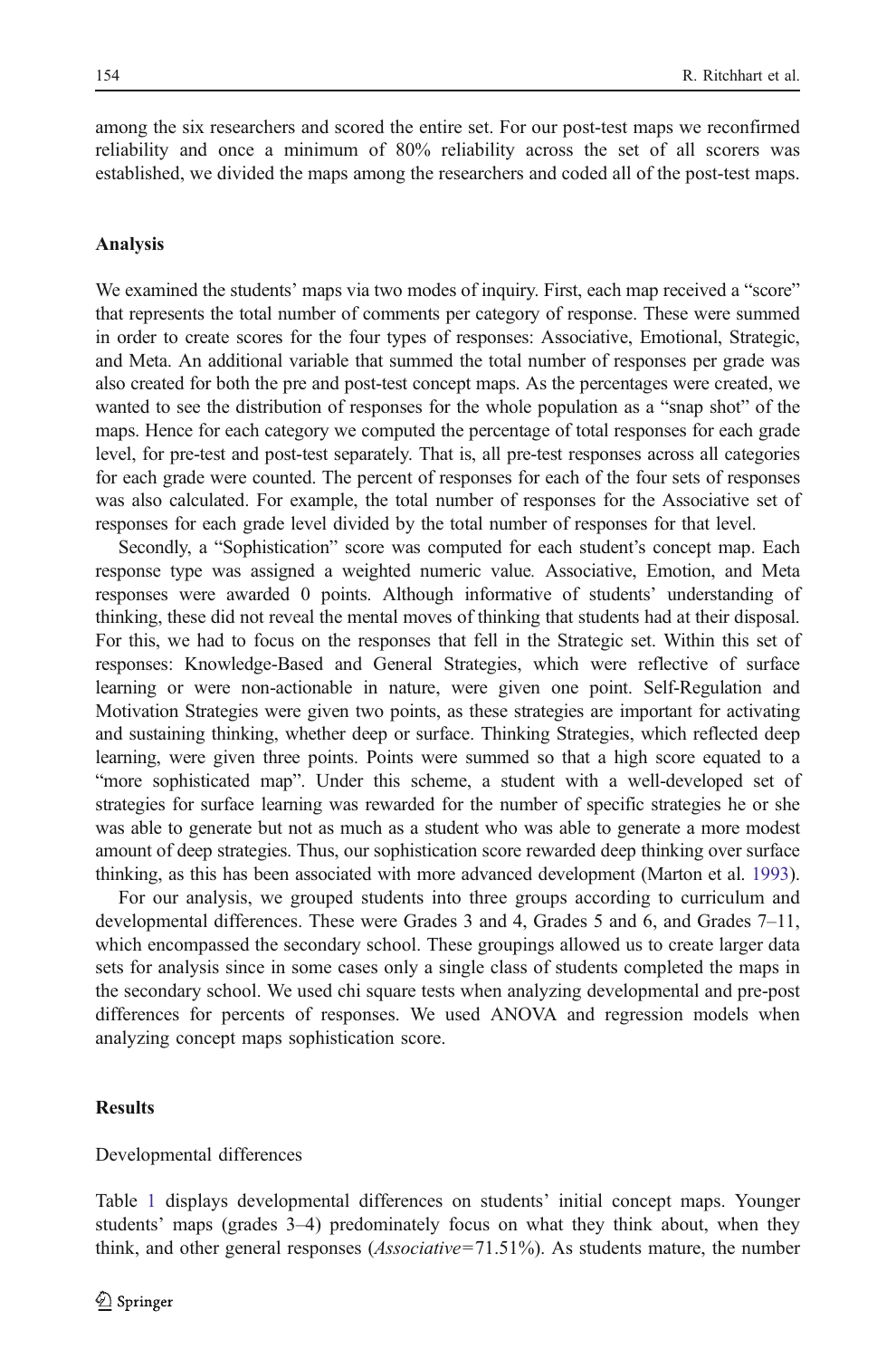| Response types | Grades $3-4(N=46)$<br>Percent of responses | Grades $5-6$ ( $N=63$ )<br>Percent of responses | Grades $7-11$ $(N=62)$<br>Percent of responses | $x^2$  | Sig      |  |
|----------------|--------------------------------------------|-------------------------------------------------|------------------------------------------------|--------|----------|--|
| Associative    | 71.51                                      | 68.00                                           | 45.87                                          | 173.97 | P < 0.01 |  |
| Strategies     | 16.47                                      | 23.09                                           | 41.02                                          | 43.75  | P < 01   |  |
| Emotions       | 12.02                                      | 8.68                                            | 11.40                                          | 0.21   | N.S      |  |
| Meta           | 0.00                                       | 0.23                                            | 1.70                                           | 0.06   | N.S      |  |

<span id="page-10-0"></span>Table 1 Developmental differences for students' initial thinking concept maps

of Associative responses lessens, though this is still the single largest category of responses (Associative grades  $5-6=68.00\%$ , Associative grades  $7-11=45.87\%$ ). All grade level differences were significant  $(\chi_2(2)=173.97, P<.01)$ . Developmentally we also see that older students report significantly more *Strategies* than younger students  $(\chi^2(2)=43.75)$ ,  $p<.01$ ). Responses coded *Strategies* for grades  $3-4=16.47\%$ , grades  $5-6=23.09\%$ , and grades  $7-11=41.02\%$ . Students at all levels show an awareness of the role of emotions in thinking though there was no significant difference between grades in either Emotions or Meta thinking comments. We found similar developmental tendencies in the post-test maps reported in Table 2.

## Pre- post test differences

By examining pre-post differences in students' concept maps, we wanted to see if students' conceptions of thinking became more strategic and less associative as a result of their teachers working to create classrooms in which thinking was valued, visible, and actively promoted. It should be noted that teachers did not actually teach students about thinking or introduce a set of thinking strategies; rather they focused on getting students to think as part of everyday learning while making them more aware of their thinking as it was happening.

Analysis of pre-post changes across all groups is reported in Table [3](#page-11-0). For all grade level groups, there is a significant decrease in *Associative* responses and a significant increase in the category of *Strategies* reported. Across the three grade-level groups, the percentage of Strategic responses increased by an average of  $23.88$  percentage points. In grades  $7-11$ , there was a significant decrease in responses related to Emotions and a significant increase in *Meta-Comments*. Changes in *Emotions* and *Meta-Comments* were not significant for grades 3–4 or grades 5–6.

For the map Sophistication Score, reported in Table [4,](#page-11-0) developmental differences were found to be significant on both pre and post maps. These differences show that on average younger students' maps tend to be less sophisticated than older students' maps. For each grade level separately, as well as for all grades combined, students' post concept maps show

| Response types | Grades $3-4$ ( $N=95$ )<br>Percent of responses | Grades $5-6$ ( $N=82$ )<br>Percent of responses | Grades $7-11$ $(N=37)$<br>Percent of responses | $x^2$ | Sig      |  |
|----------------|-------------------------------------------------|-------------------------------------------------|------------------------------------------------|-------|----------|--|
| Associative    | 51.20                                           | 48.20                                           | 26.88                                          | 81.28 | P < 0.01 |  |
| Strategies     | 39.54                                           | 43.93                                           | 68.77                                          | 64.57 | P < 01   |  |
| Emotions       | 7.91                                            | 5.52                                            | 1.45                                           | 3.75  | N.S      |  |
| Meta           | 1.35                                            | 2.34                                            | 2.91                                           | 0.17  | N.S      |  |

Table 2 Developmental differences for students' post-test thinking concept maps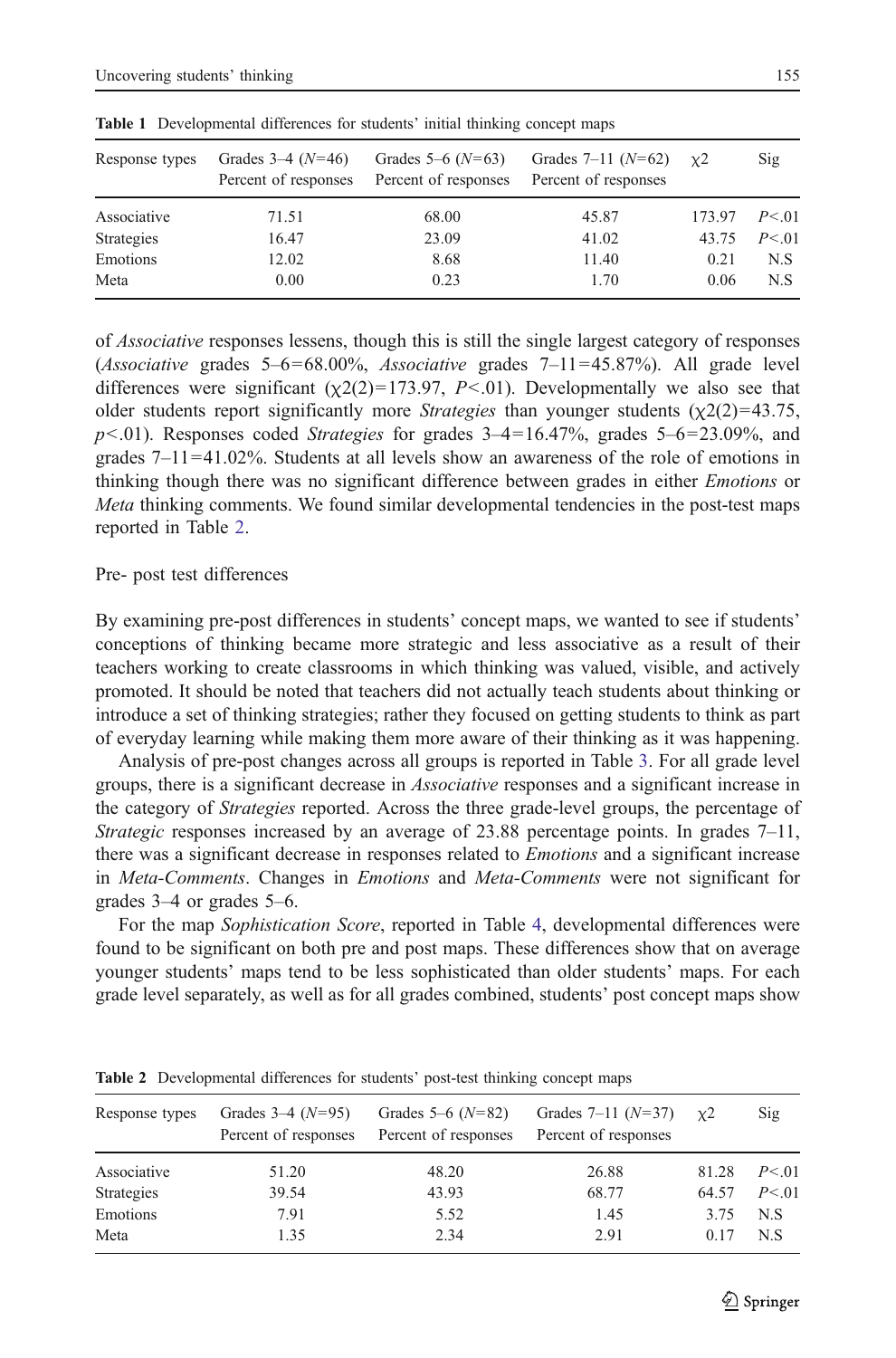| Conception of thinking | Percent of responses<br>Grades 3-4 |      | Percent of responses |              | Percent of responses |               |       |               |                     |
|------------------------|------------------------------------|------|----------------------|--------------|----------------------|---------------|-------|---------------|---------------------|
| categories             |                                    |      |                      | Grades $5-6$ |                      | Grades $7-11$ |       |               |                     |
|                        | Pre                                | Post | $\chi$ 2             | Pre          | Post $x^2$           |               | Pre   | Post $\chi$ 2 |                     |
| Associative            |                                    |      | 71.51 51.20 25.28**  | 68.00        |                      | 48.20 116.2** |       |               | 45.87 26.88 42.46** |
| Strategies             |                                    |      | 16.47 39.54 21.79**  | 23.09        | 43.93                | $8.12**$      | 41.02 |               | 68.77 12.44**       |
| Emotions               | 12.02                              | 7.91 | 0.17                 | 8.68         | 5.52                 | 0.48          | 11.40 | 1.45          | $4.04*$             |
| Meta comments          | 0.00                               | 1.35 | 0.00                 | 0.23         | 2.34                 | 0.40          | 1.70  | 2.91          | $0.26*$             |

<span id="page-11-0"></span>Table 3 Pre-post conception of thinking differences divided by grade

 $*_{p<.05,}$   $*_{p<.01}$ 

a shift toward a more complex conception of thinking as evidenced by their Sophistication scores.

Because we did not have a control group of students with which to compare these results, we contrasted our observed findings with the predicted growth for this group of students based on the developmental differences observed in the pre-test. To compute an estimate of average yearly growth, we performed a regression analysis on the pre-test sophistication data. "Grade" was found to be a significant contributor to the change in sophistication score (F  $(1,169)=41.64$ , P<.01) with an expected growth in sophistication of 2.051 per grade. Our findings indicate a mean gain in sophistication score of 3.24 across all grades. Theses gains show that the pre to post growth observed may not only be a consequence of development, but also might be attributed to the teachers' involvement in the project.

#### **Discussion**

Our intent in this paper has been to report on our efforts to develop a measure that can be used to effectively uncover students' thinking about thinking. Our examination of hundreds of concept maps has shown that they are indeed rich vehicles for uncovering students' conceptions of thinking in a way that is accessible both to teachers and students. In most classrooms, after the concept map task, teachers engaged students in a discussion of thinking in which strategies were shared and discussed. The map task also provided teachers the opportunity to show as well as tell students that the class would be focusing on thinking throughout the year and that thinking about thinking was a worthwhile and important part of learning. This, in and of itself, may help to move students from a surface to a deep approach to

| Grade                     | Pre-test sophistication score |                  | Post-test sophistication score | $\mathbf{F}$   | Sig  |                         |
|---------------------------|-------------------------------|------------------|--------------------------------|----------------|------|-------------------------|
|                           | Mean                          | S.D              | Mean                           | S.D            |      |                         |
| Grades $3 & 4 (N=141)$    | 4.02                          | 4.78             | 8.85                           | 6.81           |      | $18.61 \quad P \leq 01$ |
| Grades 5 & 6 ( $N=145$ )  | 10.50                         | 9.67             | 14.23                          | 10.99          |      | 4.52 $P < 0.5$          |
| Grades $7-11$ $(N=99)$    | 12.25                         | 12.02            | 18.78                          | 8.51           | 8.37 | P < 01                  |
| Across grades             | 9.39                          | 10.16            | 12.63                          | 9.66           |      | 9.84 $P < 01$           |
| Developmental differences | F Sig                         | $10.27 P \le 01$ |                                | 18.65 $P < 01$ |      |                         |

Table 4 Pre-post concept maps sophistication score by grades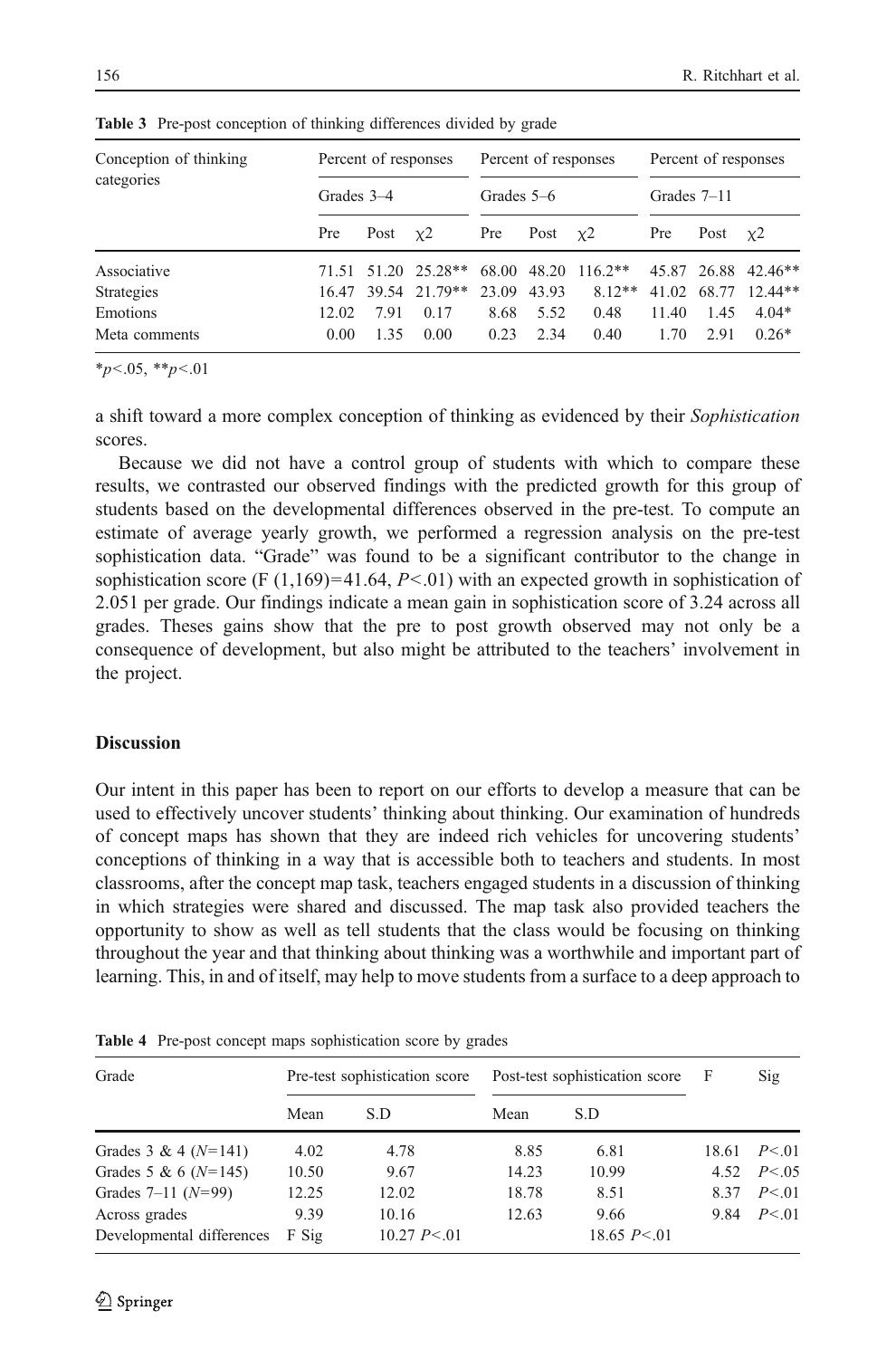learning. Dart et al. [\(2001\)](#page-13-0) found that students' conceptions of learning do not dictate an approach; rather students' conceptions are mediated by the context of their learning. Teachers alerting students to a different type of learning, a learning that is more investigative, participatory, and personal, can affect students' approaches to learning regardless of their conceptions of learning (Dart et al. [1999](#page-13-0)). To the extent that students' engagement in thinking is dependent on their understanding and beliefs about how thinking happens, then the very act of unpacking what it means to think can help students become more metacognitive, more self-directed as learners, and better thinkers.

In our design of the concept map protocol, we wanted to focus students' attention on thinking strategies. However, despite our initial prompt, examples, and secondary prompts, students' concept maps still displayed a high propensity to give Associative responses. On one level, this seems to be worrisome and perhaps a sign that the prompts need adjustment. Another perspective, suggested by the very nature of free-style concept mapping itself, is that the open-ended and accessible nature of concept mapping allows individuals to depart from a narrow script. Furthermore, having the freedom to record responses that are not strictly limited to the prompt might keep thinking open and preclude a premature finishing of the task. In this way, Associative responses might be seen as a soft mental pause, rather than a full stop, in the concept map process.

Due to their individuality, concept maps are largely a qualitative measure. Nonetheless, we have shown that it is possible to code students' responses in a way that illuminates their current mental model of thinking. Furthermore, this coding connects with and provides a foundation for better understanding conceptions of deep and surface learning found in the literature on learning. The mental models emerging from the concept map process can provide the basis for future teaching, as well as baseline data for researchers. It is interesting to note that students' conceptions of thinking frequently recognized the affective, emotional, and motivational aspects associated with thinking, all areas receiving increased attention in the field of metacognition. The emergence of these types of responses across all grade levels, alerts us to the fact that promoting thinking should not be viewed as a strictly cognitive activity, but must also address the emotional and motivational side of thinking.

The fact that we were able to see growth in students' conceptions of thinking after a year of indirect instruction that sought to make thinking more valued and visible in classrooms suggests that a focus on creating a classroom climate conducive to and supportive of thinking effects students, at least to the extent that it broadens their conception of thinking and their meta-strategic knowledge. It also provides evidence that students' conceptions of thinking are malleable and can be advanced beyond expected developmental progress. From a research perspective, efforts to promote student thinking have traditionally suffered from a lack of clear evidence of their effectiveness (Ritchhart and Perkins [2005](#page-14-0); Ritchhart and Perkins [2008](#page-14-0)). This is in part due to the fact that broad-based efforts to promote thinking dispositions offer diffuse benefits to students that are not easy to capture in ondemand testing situations that focus on surface learning outcomes. Although our intent in this paper was not to prove the effectiveness of our particular program, we have shown the potential for using concept maps to demonstrate how students' conceptions of thinking shift. This provides us, as well as our fellow researchers, with one potentially useful measure for capturing the effects of interventions that promote students' thinking.

Acknowledgements The ideas and research reported here were developed with generous support of Bialik College and the Abe and Vera Doravitch Foundation. The views expressed by the authors are not necessarily those of the foundations. We also wish to thank Bethany Rallis and Krista Sabatos for researching relevant background material for this article.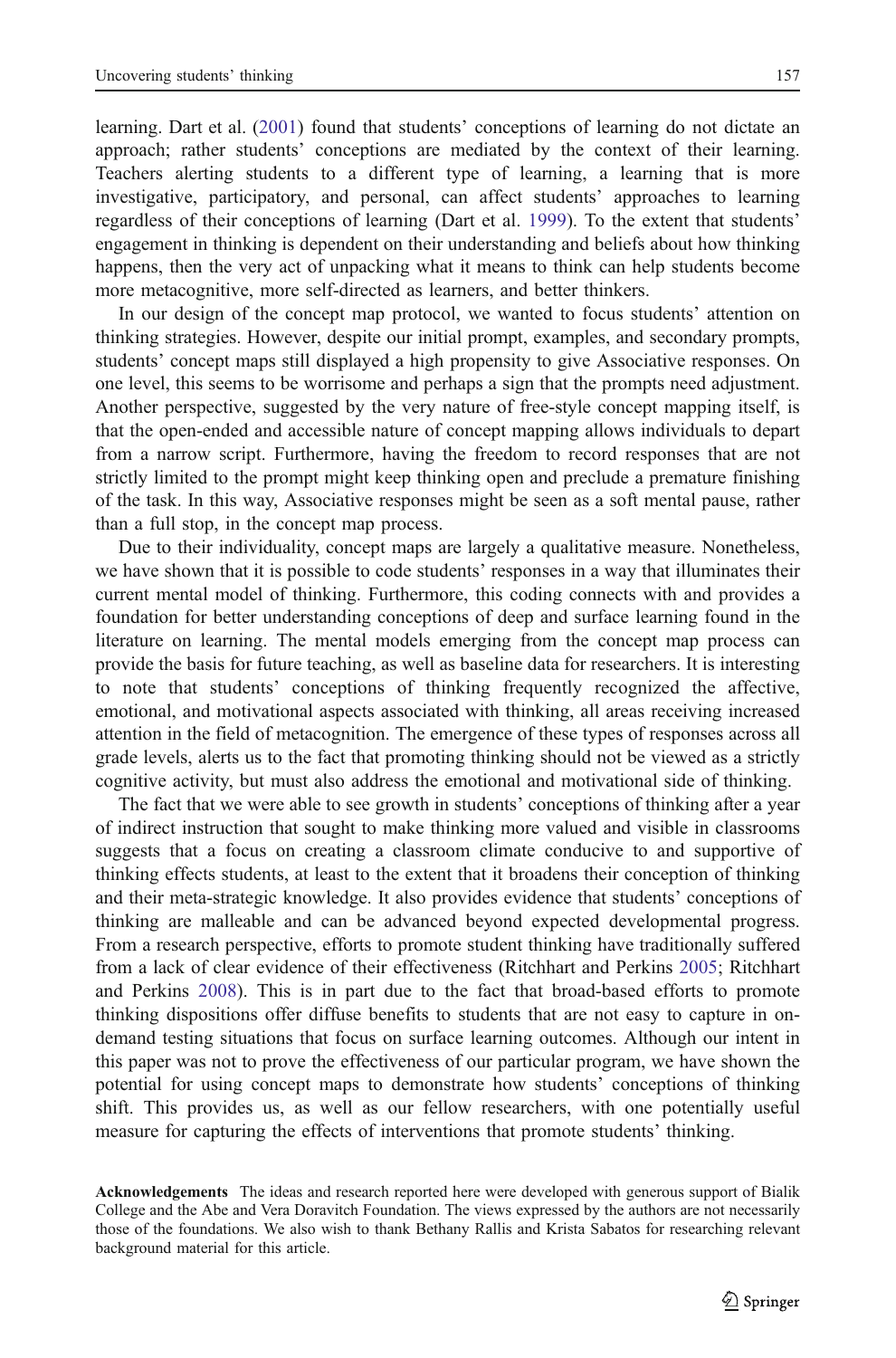# <span id="page-13-0"></span>Appendix

Protocol for Thinking Maps

- 1. Tell students you are interested in their thinking or that this year you will be doing a lot of things to get them to think. Tell them you are interested in finding out what they think thinking is and what they think is involved in thinking.
- 2. Tell students you will ask them to do a concept map about thinking. Ask students if they have done a concept map before. Tell them there are many ways of doing concept maps, so you want to just do a quick one so that they are clear about this way of doing a map. Do the "HOLIDAY" example concept map. Point out that this map is about brainstorming ideas and making connections when they seem obvious, but there is no one right way or no answer. You are just interested in their ideas.
- 3. Pass out the Thinking Maps sheet and read the directions. Ask students to fill out the information at the top before they start. Ask students to work quietly without talking about their ideas yet. Ask them to raise their hands when they have come to a stop.
- 4. Pass out the second prompt sheet and ask students to read it and use it to add to their maps. With younger children you can read it to them if you think that is best. If students have questions, you can clarify them but point out that the sheet is just questions to help them generate more ideas and they don't have to actually be answered.
- 5. When everyone seems to be done, or as small groups finish, ask students to try and add at least 2 more items to their maps.

Possible ways to debrief the activity

- 1. Have students compare their maps with a partner and look at similarities and differences.
- 2. Create a whole class concept map drawing on students' ideas.
- 3. Focus the discussion on subject specific types of thinking by asking students what kinds of thinking from their lists, ways of thinking, or thinking actions they think they will be using in your class this year.

# **References**

- Adamcyzk, P., Wilson, M., & Williams, D. (1994). Concept mapping: A multi-level and multi-purpose tool. School Science Review, 116–124.
- Baird, J. R. (1990). Metacognition, purposeful enquiry and conceptual change. In E. Hegarty-Hazel (Ed.), The student laboratory and the science curriculum. London: Routledge.
- Biggs, J. B. (1987). Student approaches to learning and studying. Research monograph. Hawthorn, Victoria: Australian Council for Educational Research.
- Case, J., & Gunstone, R. (2006). Metacognitive development: A view beyond cognition. Research in Science Education, 36, 51–67.
- Craik, F. I. M., & Lockhart, R. S. (1972). Levels of processing: A framework for memory research. Journal of Verbal Learning and Verbal Behavior, 11, 671–684.
- Dart, B., Burnett, P. C., Boulton-Lewis, G., Campbell, J., Smith, D., & McCrindel, A. (1999). Classroom learning environments and student approaches to learning. Learning Environment Research, 2(2), 137–156.
- Dart, B., Burnett, P. C., Purdie, N., Boulton-Lewis, G., Campbell, J., & Smith, D. (2001). Students' conceptions of learning, the classroom environtment, and approaches to learning. The Journal of Educational Research, 93(4), 262–270.